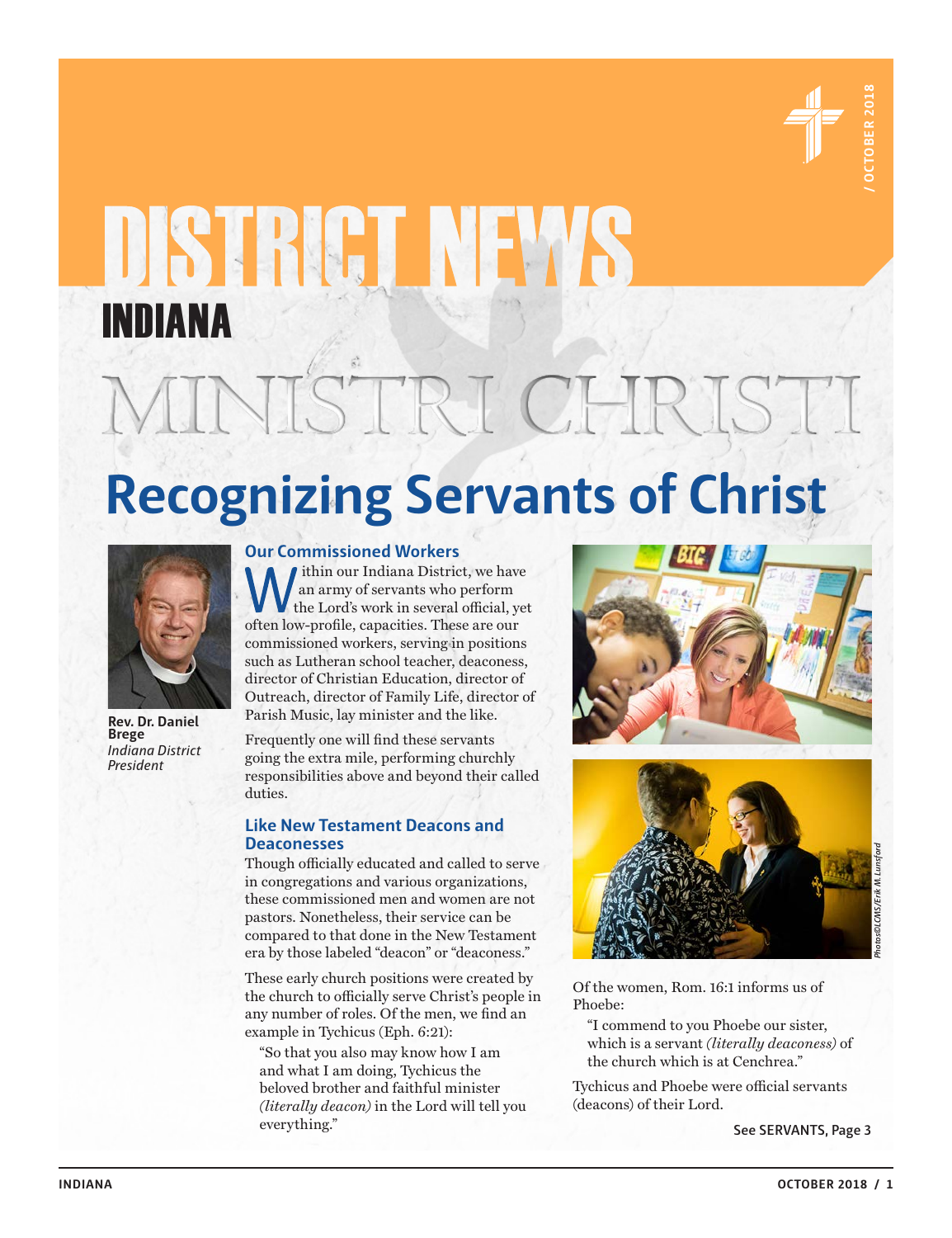# **CONVENTION**

# District affirms mission initiatives, adopts resolutions



*At the recent LCMS Indiana District Convention, delegates voted overwhelmingly to support the district's mission projects, confirming the convention's theme: "God's Plan – Our Future and Hope."* 

uring the course of the district convention, held June 14-15 at the Grand Wayne Center in Fort Wayne, delegates adopted several key resolutions. Of significant note are the resolutions in support of the district's mission work in Indiana and Northern Kentucky, as follows:

- ▶ **To express appreciation for all who donated to Outreach Kentucky.** To date, individuals, congregations and a pastoral conference have donated more than \$61,000 toward the \$150,000 goal to place a missionary in Richmond, Ky., for outreach including campus ministry — where no established LCMS congregation has existed before.
- ▶ **To thank God and continue support for Ascension Lutheran Christian School in Gary.** Member congregations should continue to support this Gospel-based outreach and prayerfully consider financially supporting Ascension Lutheran Christian School in the amount of at least \$500 per year throughout the next triennium.
- ▶ **To join together in financially supporting the work of our district.** Recogniz-

ing that the mission field is ripe in Indiana and Northern Kentucky, out of the joyous response to the Gospel and as part of the "covenant of love relationship," the Indiana District is asking member congregations to commit themselves to the financial support of our work together as a district, including direct support of our missions in Gary and Northern Kentucky, and to pray for and faithfully take part in "God's plan, our future and hope" in these regions.

# **Other resolutions adopted at Convention are to:**

- Thank God for the Office of National Mission's *Mission Field: USA* missionary model.
- Express our thanks to God for the blessings of the new building for University Lutheran Church, West Lafayette.
- Encourage the usage of *Every One His Witness*.
- Commend the usage of "Connect to Disciple."
- Encourage Indiana District congregations to support the upcoming Evangelism Conference.
- Reaffirm the Scriptural teaching concerning the age of the Earth.
- Authorize the Council of Presidents to create a system for the placement of inactive candidate members.
- Commend the Indiana District Lutheran Early Response Teams (LERT).
- Commend the work of Lutheran Church—Missouri Synod schools and all those who serve in them.
- Affirm and encourage use of the teacher colloquy program.
- Affirm and encourage use of multiple colloquy programs for parish workers.
- Commend, affirm, support and encourage family life ministry throughout the Indiana District.
- Encourage congregations to send members to the 2018 Senior Adult Fest.
- Amend and restate the Indiana District Articles of Incorporation.
- Amend the Indiana District bylaws to satisfy synod requirements.
- Amend the Indiana District bylaws for district president transition and officer induction.
- Return Trinity Lutheran Church, Culver, to the South Bend Circuit.
- Realign Indianapolis circuits, forming four circuits from three.
- Amend Bylaw 2.71c and 2.105 to allow the Board of Directors to elect its own chairman and vice chairman.
- Study the governance and structure of the Indiana District.
- Appoint a task force on apportionment of mission offerings to Synod.
- Partner with our seminaries to support Indiana District seminarians.
- Encourage the Commission on Theology and Church Relations (CTCR) to study the concept of the Call as it pertains to the Intentional Interim Ministry program.\*
- $\blacktriangleright$  Promote worker wellness within the circuits and district.\*
- Reaffirm *Witness, Mercy, Life Together* as the mission and ministry emphasis for the 2019-2021 Triennium.\*

*\*Denotes resolutions which passed with an amendment.*

# You can find a complete list of all resolutions discussed at

convention at **in.lcms.org/ about/lcmsconventions**

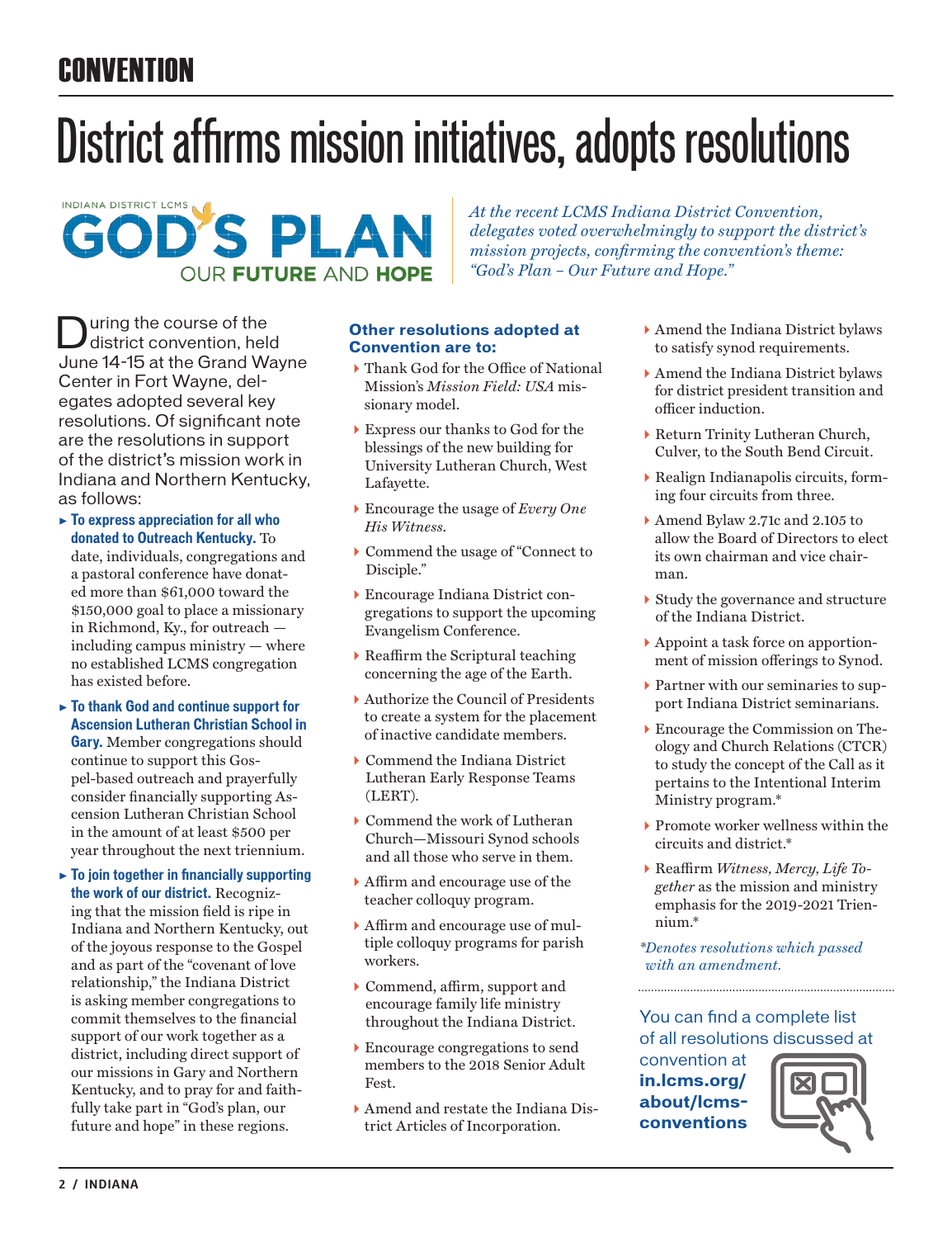# DISTRICT NEWS

# Calling All **Calendar of Events PASTORS WIVES! Deset Practi**

# *Register now for the 2019 Katie Retreat*

M ake plans now to attend the 2019 Katie Retreat, to be held Feb. 8-10, 2019, at The Inn at DePauw in Greencastle. The theme for this unique weekend of rest and renewal is "Sharing God's Voice in Our Times," and will feature keynote speaker Rebekah Curtis and Bible study leader Renee Gibbs.

Curtis is a freelance writer and editor, including several publications for Concordia Publishing House.

Named for Katie Luther, wife of Martin Luther, the Indiana District's Katie Retreat is designed to address the specific pressures the wives of



At the retreat, women will focus on ways to implement 1 Peter 3:15:

"In your hearts honor Christ the Lord as holy, always being prepared to make defense to anyone who asks you for a reason for the hope that is in you; yet do it with gentleness

and respect."

**Rebekah Curtis**

Pastors wives: You should have received a registration form in the mail ... please attend!

# **SERVANTS**

**(CONTINUED FROM PAGE 1)**

# **Who Is the Greatest?**

Whether pastor, commissioned worker or laity, each Christian appears as the face of Christ, serving and loving their neighbor in His name.

So who is the greatest? Jesus elevated the lowly position of deacon by declaring:

"But whoever would be great among you must be your servant *(literally deacon)*, …even as the Son of Man came not to be served *(literally be deaconed unto)* but to serve *(literally be deaconing)*, and to give his life as a ransom for many."

**— Matt. 20:26-28**

Of course our Savior is the Ultimate



Deacon, serving unto death for our salvation. Now in and through Jesus, we are blessed in our district to have commissioned servants whom we here label deacons. Thank you commissioned men and women for your faithful service; **Example 28 A. Lunsford School are great in Christ.** The are blessed in our commissioned servants label deacons. Thank y

Best Practices Heartland, St. Peter's, Columbus



**Oct. 10-12** DCE Fall Conference, St. Peter's, Columbus

# **Oct. 17-20**

Prayerfully Consider Campus Visit, Concordia Theological Seminary, Fort Wayne

# **Oct. 25-28**

Christ Academy College/ Phoebe Academy College, Concordia Theological Seminary, Fort Wayne

# **Oct. 29-30**

Indiana Non-Public Education Conference, Indianapolis

# **Oct. 31-Nov. 2**

Luther Hostel, Concordia Theological Seminary, Fort Wayne

# **Nov. 4-6**

Good Shepherd Institute, Concordia Theological Seminary, Fort Wayne

# **Nov. 5-6**

Indiana District Fall Pastors Conference, Embassy Suites, Noblesville

# **Nov. 6**

Advent Preaching Workshop, Concordia Theological Seminary, Fort Wayne

# **Nov. 9-10**

Making the Case Conference 2018, Faith, Plano, Texas

# **Nov. 9-11**

Indiana District Youth Gathering, Our Shepherd, Avon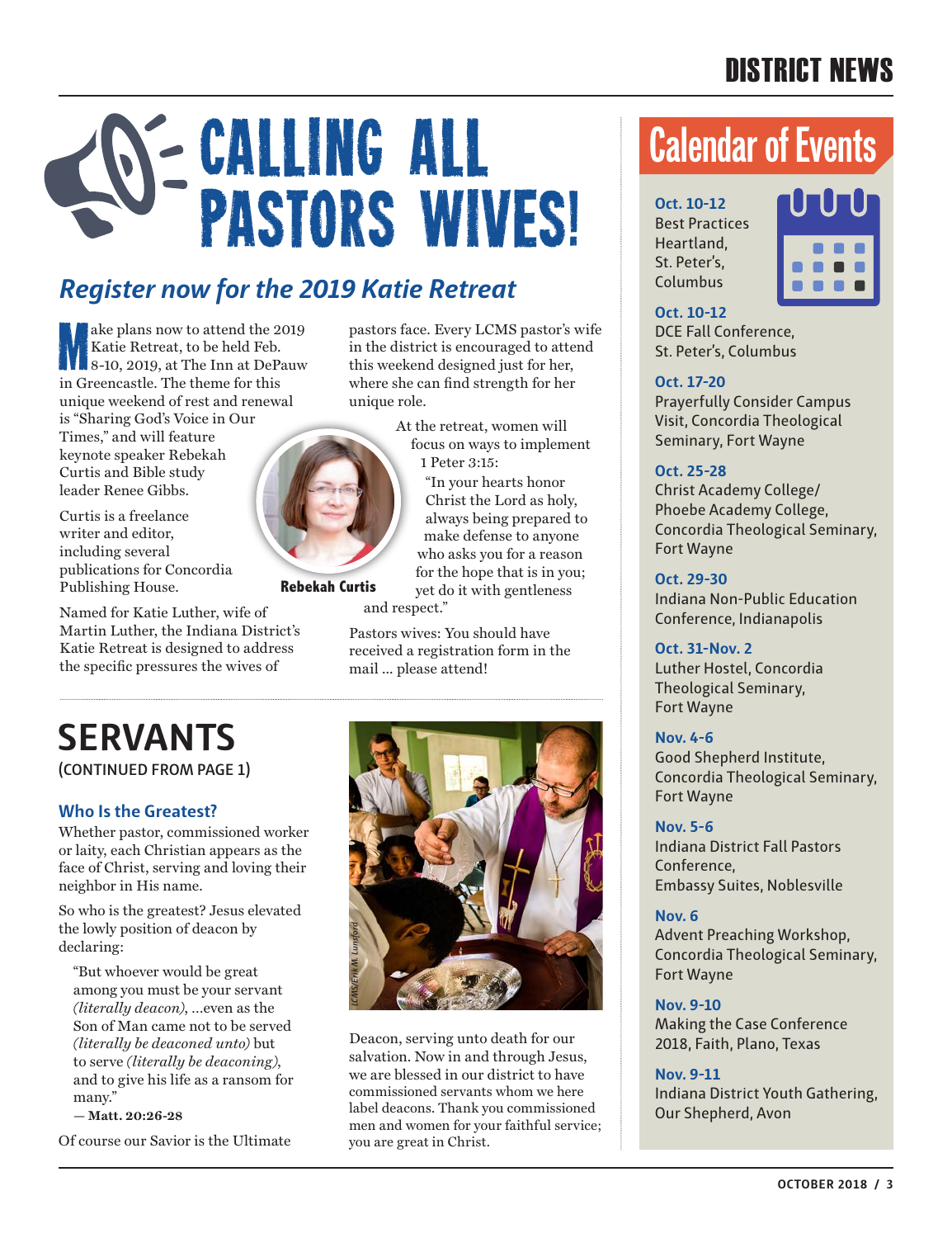# RURAL & SMALL TOWN MISSION

# **Help for your school ministry**



congregation with a school is truly a blessed place. With generations of students formed for faith and life in the world as servants of God, these congregations are inextricably linked to their school ministry.

As those generations have passed, however, there are increasing pressures placed upon congregations with schools. It costs more today to teach each student than ever before. Staffing costs including salary and benefits, curriculum costs and the inclusion of and maintenance for ever-changing technology have raised the cost to alarming levels. It is critical that congregational leaders take a serious look at their education ministry.

As the challenges arise, there is temptation to cut corners. There are those who hire teachers not trained in the Synod. Others simply balance the ever-challenging budget on the backs of the faithful workers by freezing salary, increasing benefit contributions and the like. When this happens, there is a rise in "institutional survival" mode. This is a mentality that says that the institution must be preserved at all cost. This makes most congregations

LL increasing pressures placed upon **congregations** with schools. ... It is critical that congregational leaders take a serious look at their education ministry."

adverse to even considering other options for educational ministry.

For educational ministry to survive and thrive, corners must not be cut. Aggressive, out-of-the-box ideas must be pursued if the local Lutheran school is going to be the ministry that the Lord has given it to be. We explored some of those options in a webinar titled "Pastors Leading Churches with Schools," which has been archived at the LCMS Rural & Small Town Mission website. To watch, go to *lcms.org/rstm*, and click the "View webinar schedule, archives" link in the "Educational Webinars" box. Scroll There are down to find the webinar.

> This article was written for LCMS Rural & Small Town Mission by Rev. Dr. Nathan Meador, senior pastor at St. John Lutheran Church and School, Plymouth, Wis. He also serves as assistant coordinator for LCMS Stewardship Ministry.

> LCMS Rural & Small Town Mission supports and encourages rural and small-town congregations in engaging their communities and growing together in Christ through Word and Sacrament. Learn more about RSTM at **lcms.org/ rstm** or by calling **888-463-5127**. "Like" RSTM on its Facebook page at **facebook. com/lcmsrstm**.

# **HAPPY 25!**

 $\fbox{\parbox{1.5cm}{ \begin{minipage}{0.9cm} \begin{tabular}{c} \bf{a}} \bf{i} & \bf{i} & \bf{i} \\ \bf{i} & \bf{i} \\ \bf{i} & \bf{i} \end{tabular} \end{minipage} } \begin{minipage}{0.9cm} \begin{tabular}{c} \bf{a} & \bf{i} \\ \bf{i} \\ \bf{i} \end{tabular} \end{minipage} } \begin{minipage}{0.9cm} \begin{tabular}{c} \bf{a} & \bf{i} \\ \bf{i} \\ \bf{i} \end{tabular} \end{minipage} } \begin{minipage}{0.9cm} \begin{$ ordination of its pastor, the Rev. Jeffery Pflug, on July 15. The celebration was almost a secret until the family arrived — daughters Melanie from Arizona and Melissa from Madrid, Spain, sons Phillip and Tim from Indiana and Jeffrey's brother, Dennis, from Illinois. The service was followed by a luncheon and a slideshow of memories from the last 25 years.

Pastor Pflug graduated from Concordia Seminary, St. Louis, in 1993 and was called by Faith. He was ordained and installed July 11, 1993.



**From left, (front row) Melissa, Dennis, Melanie, Tim; (back row) Phillip, Pastor Pflug and his wife, Monica.**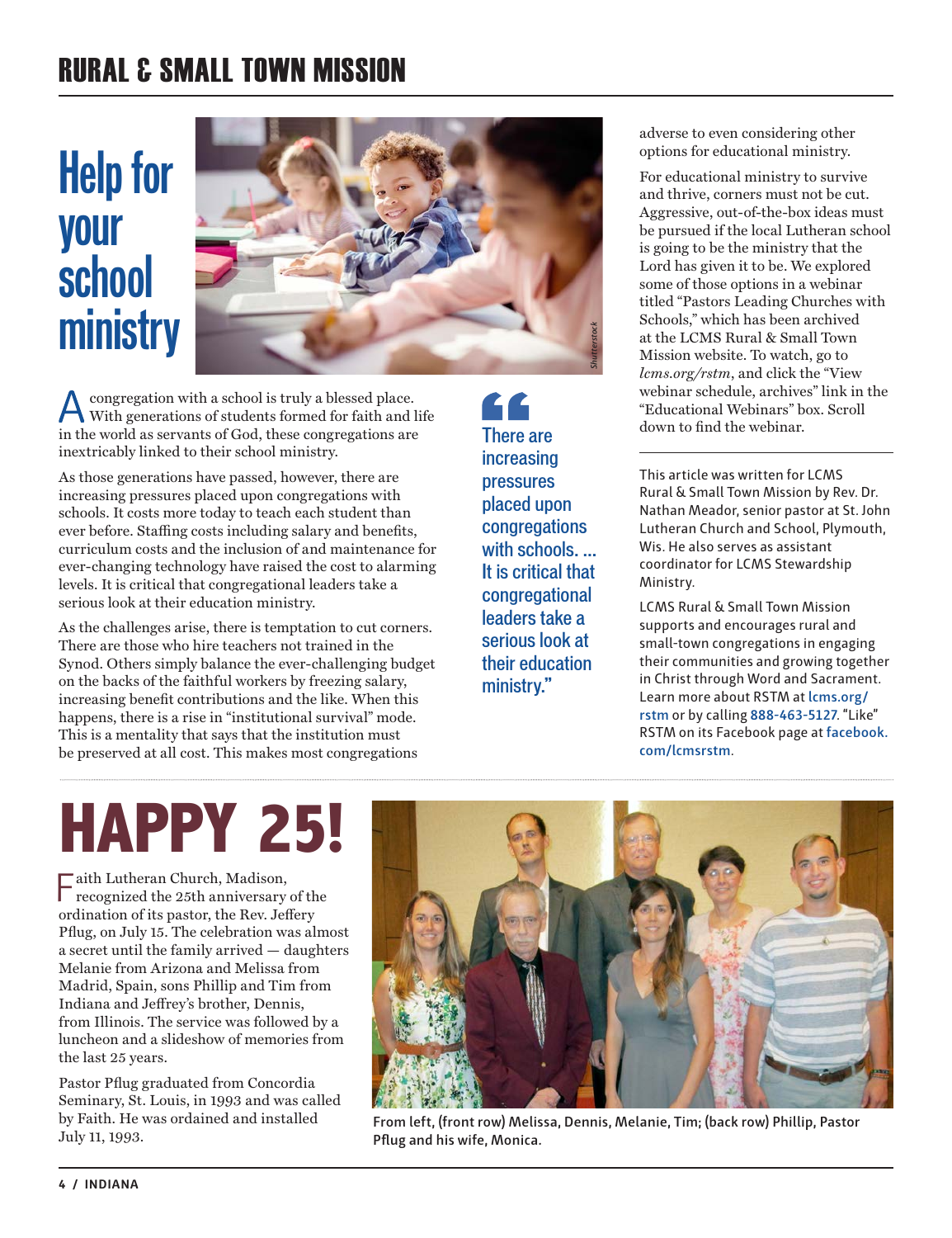# INSTALLATIONS

# **Future church workers?**

F**or young men in grades 9-12,** Christ Academy June 17-30 at Concordia Theological Seminary, Fort Wayne (CTSFW), was an opportunity to explore the vocation of pastor, learn what it is like to live and learn on campus, and to meet other theologically-minded men their age. Women in grades 9-12 received a similar opportunity to explore the vocation of deaconess. The following from Indiana attended: **from left, Silas Temme (Trinity–Darmstadt, Evansville), Jonathan Temme (Trinity–Darmstadt, Evansville), Elizabeth Paul (St. Paul, Evansville), Ethan Stoppenhagen, proctor (Bethlehem, Ossian), Chloe Sikma (Trinity, Lowell), Joel Beck (Trinity, Vallonia), Faith Sikma (Trinity, Lowell) and Rev. Matthew Wietfeldt, CTSFW director of Admission.**



# **October Prayer List**

### **Week of October 1**

- › Missouri District
- › Circuit 13-Indianapolis East
- › Ascension, Beech Grove
- › Faith, Greenfield
- › Christ, Indianapolis
- › Peace Deaf, Indianapolis
- $\rightarrow$  St. John, Indianapolis › Trinity, Indianapolis
- › Zion, New Palestine
- › St. Mark, Shelbyville
- › Mission: Asian Ministry,
- St. Paul, Fort Wayne › RSO: Camp Lutherhaven, Albion

### **Week of October 8**

- › Montana District
- › Circuit 24-Louisville West
- › Shepherd of the Hills, Georgetown
- › St. John, Lanesville
- › Concordia, Louisville
- › Redeemer, Louisville
- › Grace, New Albany
- › Epiphany, New Salisbury › Risen Lord, Taylorsville
- › Mission: Project Timothy, St. Paul, Fort Wayne

› RSO: Cedar Lake Lodge, LaGrange, Ky.

# **Week of October 15**

- › Nebraska District
- › Circuit 5-South Bend › St. Paul's, Bremen
- › Trinity, Culver
- › Trinity, Elkhart
- › Prince of Peace, Goshen
- › St. Peter, Mishawaka
- › Calvary, Plymouth
- › Emmaus, South Bend
- › Our Redeemer, South Bend
- › St. Paul, South Bend
- › Redeemer, Warsaw
- › St. Peter's, Warsaw
- › St. Paul, Woodland
- › Mission: East Central Neighborhood, St. Paul,
- Fort Wayne › RSO: Concordia Publishing
- House, St. Louis

### **Week of October 22**

- › New England District
- › Circuit 9-Fort Wayne East



- › Ascension, Fort Wayne
- › Concordia, Fort Wayne
- › Gloria Dei, Fort Wayne
- › Promise, Fort Wayne
- › St. Peter, Fort Wayne
- › Prince of Peace, Grabill
- › Emanuel, New Haven
- › Martini, New Haven
- › St. Paul, New Haven
- › Christ, Woodburn
- › Zion, Woodburn
- › Mission: Hispanic Ministry, Immanuel, Valparaiso
- › RSO: Cranach Institute,
- Fort Wayne

### **Week of October 29**

- › New Jersey District
- › Circuit 14-Indianapolis West
- › Our Shepherd, Avon
- › Christ, Brownsburg
- › Holy Cross, Crawfordsville
- › Peace, Greencastle
- › Prince of Peace, Martinsville
- › Christ the King, Mooresville
- › Living Christ, Plainfield › Immanuel, Terre Haute
- 
- › Mission: African Immigrants, Concordia, Louisville
- › RSO: Cross Connections, Fort Wayne/Indianapolis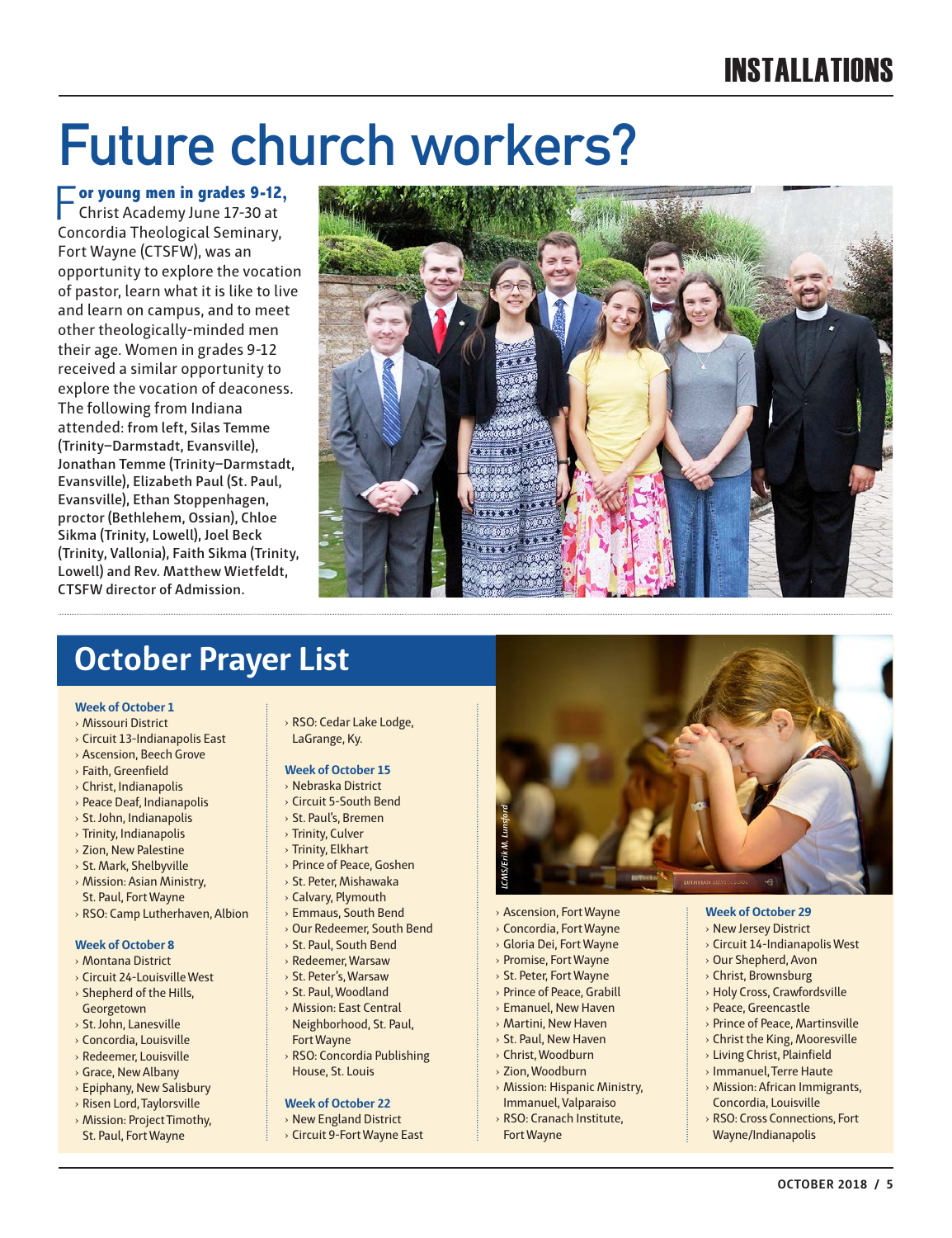# **STEWARDSHIP**

# Change the **"I"** to **"WE"**



**Ken Schilf** *Council of Resources*

ccording to the Pew Research Center, 77 percent of Americans now own smartphones (*pewinternet.org/fact-sheet/mobile*).

I belong to a number of Bible study, church and neighborhood groups. When I need to contact the members to give them a message or schedule a meeting, I don't have to type each name individually. I have put them into a group contact list and send out one email "blast" that covers them all. I've been able to change the individuals  $("I's")$  to a group  $("We")$ .

Stewardship is closely connected to missions. We all belong to several families — our biological family, our church family and our community family.

One of the greatest lines in the Gospels from my perspective is found in Luke 12:34. Jesus says:

"For where your treasure is, there



I have held many things in my hands, and have lost them all; but whatever I have placed in God's hands I still possess." **Martin Luther**

your heart will be also."

So where is your treasure? Your next paycheck, the next sale, vacation or party? If so, that's where your heart will be focused.

But if your treasure is Christ, He will be the focus of your heart. And if your focus is in Christ, then our stewardship is beyond ourselves and toward missions.

The question of stewardship is not "how much shall I give?" but "how shall I use the blessings God has given me?" By the grace of God, our attitude toward giving is a "want to" rather than a "have to." We should view giving as a privilege and an opportunity to spread the Gospel.

With our community of believers, let's turn the I's to We's and echo 1 John  $4.10 \cdot$ 

*"*We love (others) because He first loved us."

# **Registration still open for conference**

ISSUES, Etc., a radio talk show and podcast produced by Lutheran Public Radio in Solution 1, 2018 ssues, Etc., a radio talk show and podcast produced by Lutheran Public Radio in St. Making the Case Conference to Faith Lutheran Church, Plano, Texas. The dates are Friday, Nov. 9, and Saturday, Nov. 10.

Speakers include Dr. John Warwick Montgomery, Dr. Beverly Yahnke, Dr. Anthony Esolen, Dr. Mark Kalthoff, Dr. Ryan Anderson and Rev. Chris Rosebrough.

Registration is \$120 and includes meals Friday night and Saturday afternoon and evening. Child care is free for children ages 1-12.

For more information, visit **issuesetc.org/2018conference** or call **618-223-8385**.



### **From left: Top row:** Dr. Anthony Esolen, Dr. Ryan Anderson, Dr. John Warwick Montgomery **Bottom row:** (from left to right): Dr. Beverly Yahnke, Pr. Chris Rosebrough, Dr. Mark Kalthoff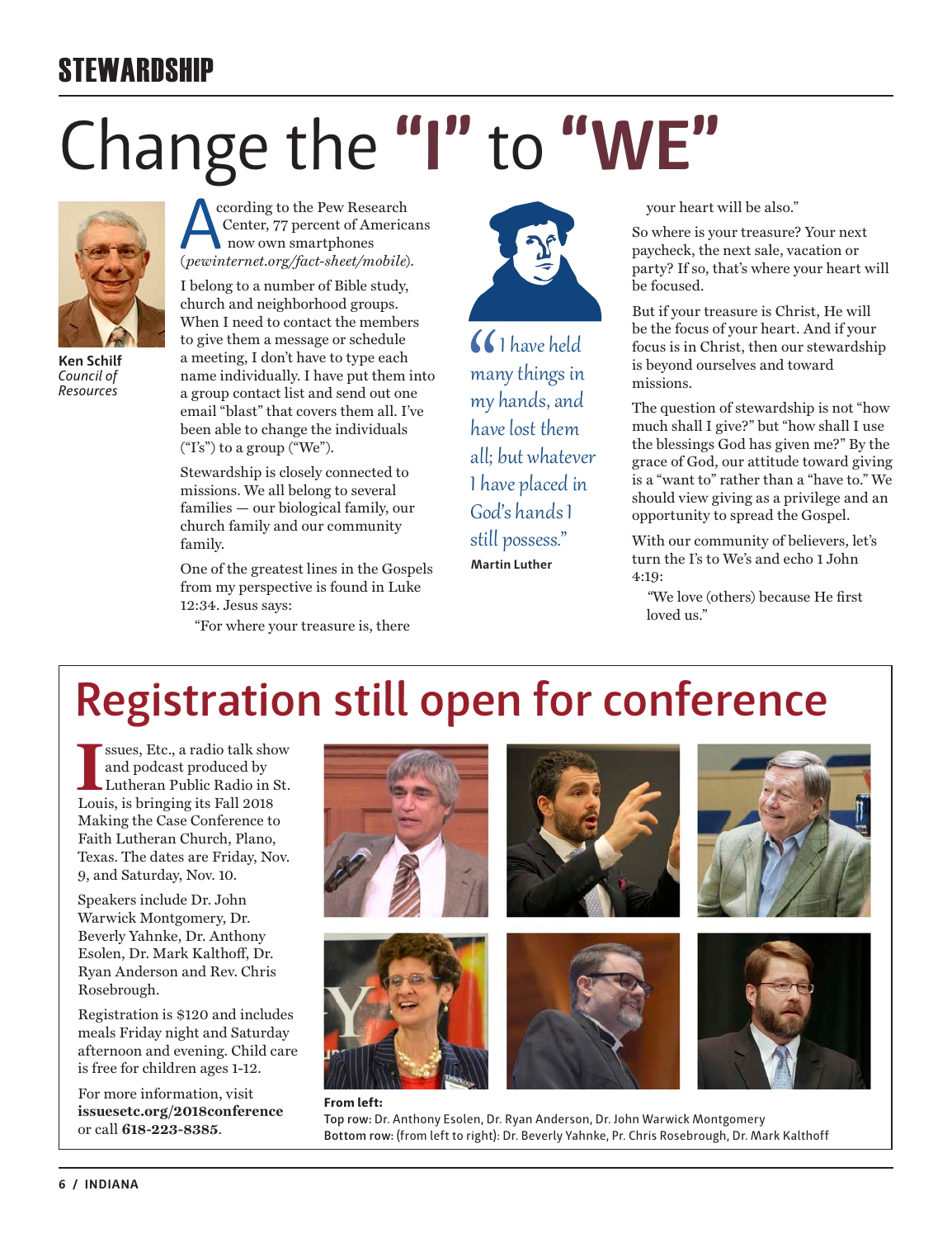# **CELEBRATIONS**

# **October Anniversaries**

### **Oct. 1**

Mr. and Mrs. James Hilt *51, St. John, Indianapolis* Mr. and Mrs. Robert Niedenthal *51, St. John, Indianapolis*

### **Oct. 2**

Mr. and Mrs. Elmer Rosebrough *60, Our Shepherd, Avon*

Mr. and Mrs. Dan Giles *53, Holy Cross, Fort Wayne*

Mr. and Mrs. Larry Wente *52, Immanuel, Seymour*

**Oct. 3** Mr. and Mrs. Bob Arney *63, St. Matthew's, Delphi*

Mr. and Mrs. D. Frederick Streib *54, Calvary, Indianapolis*

**Oct. 4**

Mr. and Mrs. Robert Hegerfeld *66, St. John, Monroeville*

**Oct. 5**

Mr. and Mrs. Allen Distler *64, Concordia, Greenwood*

Mr. and Mrs. Eugene Schroeder *54, Epiphany, Westfield*

Mr. and Mrs. Roger Umbaugh *53, Calvary, Plymouth*

**Oct. 6** Mr. and Mrs. Bill Shireman *62, Grace, New Albany* 

**Oct. 7**

Mr. and Mrs. Joseph Caruso *57, St. John, Indianapolis*

Mr. and Mrs. Jerry Gallmeyer *56, St. Paul (Preble), Decatur*

Mr. and Mrs. Chuck Dobelstein *50, Concordia, Louisville*

**Oct. 9** Mr. and Mrs. Herman Franke *64, Zion, Seymour*

**Oct. 10** Mr. and Mrs. Robert Handschy *60, Calvary, Indianapolis*

Mr. and Mrs. Richard Braukhoff *54, St. Paul, Evansville*

**Oct. 11** Mr. and Mrs. Wayne Weihe *53, Immanuel, Seymour*

Mr. and Mrs. Denver Stahl *51, Zion, Seymour*

**Oct. 12**

Mr. and Mrs. Herbert Bruick *62, St. Paul's, Fort Wayne*

Mr. and Mrs. Charles Meyers *60, St. John, Indianapolis*

Mr. and Mrs. Joe Schultz *55, Cornerstone, Carmel*

**Oct. 14**

Mr. and Mrs. Ross Maschino *57, Immanuel, Seymour*

Mr. and Mrs. Thomas Miesner *52, Redeemer, Louisville*

Mr. and Mrs. Gerhard Klemm *50, Calvary, Indianapolis*

### **Oct. 15**

Mr. and Mrs. Homer Holland *70, Redeemer, Louisville*  Mr. and Mrs. Glenn Wallace

*63, St. Peter, North Judson* Mr. and Mrs. Ronald Korff *58, Trinity, Darmstadt*

**Oct. 17**

Mr. and Mrs. Delbert Peters *54, St. John's, White Creek* Mr. and Mrs. Donald

Niederbaumer *53, Immanuel, Seymour*

**Oct. 18**

Mr. and Mrs. Marvin Christopher *59, Emanuel, Dudleytown*

**Oct. 19** Mr. and Mrs. Larry Murphy *55, St. Paul's, Fort Wayne*

**Oct. 20** Mr. and Mrs. Paul, Korte *57, Zion, Woodburn* Mr. and Mrs. Bill Goebel

*56, Grace, New Albany*

**Oct. 21**

Mr. and Mrs. Gene Thiele *58, Zion, Woodburn*

Mr. and Mrs. Jim Rowe *57, Concordia, Louisville* Mr. and Mrs. Farrell Sullivan

*56, Immanuel, Seymour* Mr. and Mrs. James Kenworthy

*51, Bethlehem, Fort Wayne* **Oct. 22**

Mr. and Mrs. Jim Morgan *69, St. Paul, Evansville*

Mr. and Mrs. Maurice Stilger *69, Shepherd of the Hills, Georgetown*

Mr. and Mrs. Bob Walton *68, St. Matthew's, Delphi* Mr. and Mrs. Roger Stafford *52, Immanuel, Avilla*

**Oct. 23** Mr. and Mrs. Calvin, Hoffman *63, St. John, Monroeville*

Mr. and Mrs. Oscar Blank *53, St. John, Lanesville*

Mr. and Mrs. Lee Cunningham *53, Emanuel, Dudleytown*

Mr. and Mrs. Larry Graves *53, Immanuel, Avilla*

Mr. and Mrs. George Stout *53, St. Paul's, Fort Wayne*

**Oct. 24**

Mr. and Mrs. Forrest Conrad *59, St. John, Lanesville*

**Oct. 25** Mr. and Mrs. Bob Bieberich *67, Holy Cross, Fort Wayne*

**Oct. 26** Mr. and Mrs. Kenneth Kehlbeck

*66, Calvary, Indianapolis* Mr. and Mrs. Lloyd Meyer *60, St. John's, White Creek*

# **October Birthdays**

### **Oct. 1**

Ann Wickizer, 97 St. Peter, North Judson Annabelle Matson, 95 Immanuel, Avilla

Lavana Seitz, 90 Zion, Decatur

**Oct. 2**

Eloise Elam, 96 St. Paul, Evansville Lorna Kukelhan, 91 Zion, Decatur

**Oct. 3** Rosemary Benz, 90 Cornerstone, Carmel

**Oct. 4** Mardella Gerbers, 93 Holy Cross, Fort Wayne

**Oct. 5** Elaine Goller, 92 Bethlehem, Fort Wayne Betty Lou Messer, 91

St. John, Vincennes **Oct. 7** Robert Thomas, 91 Immanuel, Seymour

**Oct. 8** Mary Bear, 95 Holy Cross, Fort Wayne

**Oct. 9** Margaret Harmeyer, 98 Holy Cross, Fort Wayne

**Oct. 28**

Mr. and Mrs. Tom James *62, Cornerstone, Carmel*

Mr. and Mrs. Robert Heid *57, Calvary, Indianapolis* 

Mr. and Mrs. David Wade *57, Holy Cross, Fort Wayne*

**Oct. 29** Mr. and Mrs. James Paul

*63, Zion, Wabash* Mr. and Mrs. Ernie Roehm *63, Cornerstone, Carmel*

**Oct. 30** Mr. and Mrs. Glen Ford *64, Zion, Seymour*

**Belated Sept. 24**

Mr. and Mrs. Roger Brekke *52, Zion, Wabash*

**Oct. 10**

Pete Brackmann, 90 Holy Cross, Fort Wayne

**Oct. 11** Ervin Stuckwisch, 92 Immanuel, Seymour

**Oct. 12** Mae Schneider, 93 Immanuel, Seymour

Lucile Stoppenhagen, 93 Zion (Friedheim), Decatur

**Oct. 14** Walter Nielsen, 93| Bethlehem, Fort Wayne

**Oct. 16** Marilyn Renner, 90 St. Paul's, Fort Wayne

**Oct. 17** Norbert Molthan, 91 St. John, Monroeville

**Oct. 18** Bernita Amm, 97 St. Peter, North Judson

Joan Domrow, 93 Bethlehem, Fort Wayne

Fred Graft, 92 Holy Cross, Fort Wayne

**Oct. 19** Robert Woempner, 96 Calvary, Indianapolis

Ludella Conrad, 92 Zion (Friedheim), Decatur

**Continued on Page 8**